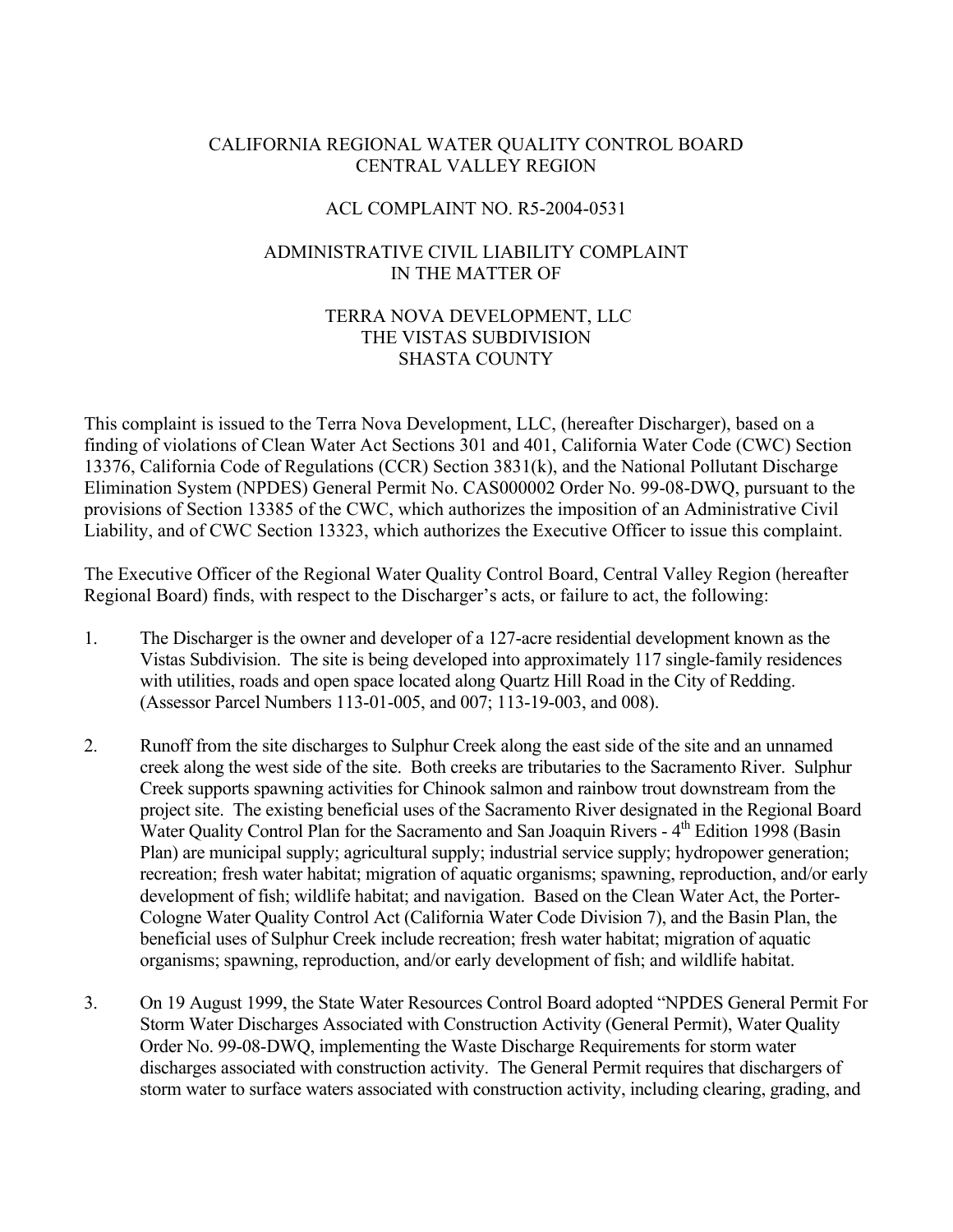excavation activities, file a Notice of Intent (NOI) to obtain coverage under the General Permit, and requires dischargers to implement best management practices (BMPs) to implement Best Available Technology Economically Achievable and Best Conventional Control Technology (BAT/BCT) to prevent storm water pollution or reduce it to the maximum extent practicable.

- 4. The Discharger submitted an NOI for coverage under the General Permit in December 2002 and was issued an identification number, WDID No. 5R45S319707, on 30 December 2002.
- 5. The subdivision currently consists of four units: Unit 1 is the southern most unit and includes 27 lots and Detention Basin 1; Unit 2 is immediately north of Unit 1 and consists of 25 lots and Detention Basin 2; Unit 3 is located just north of Unit 2 and consists of 34 lots and Detention Basin 3; and Unit 4 is the northern most unit and includes 31 lots. The natural topography of the site is steep with some slopes exceeding 20 percent. Prior to the 2003-2004 rainy season, the Discharger denuded and mass graded over 40 acres of the 127-acre site. The Discharger failed to implement an effective combination of erosion and sediment controls as required by the General Permit, caused violations of water quality standards, and caused other violations of the General Permit. In addition, the Discharger reconfigured the natural drainage system and excavated extensive utility trenches. Most of the storm drain inlets were not functional during the beginning of the rainy season. Subsequently, much of the storm water runoff from the site concentrated in the utility trenches rather than the storm drain system and eventually discharged over fill slopes. The concentrated flows resulted in eroded soils and the discharge of sediment-laden water to the unnamed tributaries and to Sulphur Creek.
- 6. The Discharger failed to obtain a Clean Water Act Section 404 permit from the U.S. Army Corps of Engineers or a water quality certification pursuant to Clean Water Act Section 401 from the Regional Board for the placement of fill in waters of the United States and the State. The Discharger partially filled a portion of four main tributaries to Sulphur Creek on the east side of the site for construction of roads, detention basins, and the development of residential lots. Each of these watersheds was greatly disturbed. The Discharger placed culverts in the bottom of several of the channels in order to convey storm water; however, the tributaries in Unit 4 were filled without providing any conveyance for storm water. Therefore, storm water run-on and run-off from Unit 4 resulted in large amounts of soil erosion that discharged directly in Sulphur Creek.
- 7. The Discharger is alleged to have violated provisions of law for which the Regional Board may impose liability under CWC Section 13385(c).
- 8. General Order No. 99-08-DWQ states, in part, the following:
	- "A. DISCHARGE PROHIBITIONS:
		- 3. Storm water discharges shall not cause or threaten to cause pollution, contamination, or nuisance.

\*\*\*\*\*\*\*\*\*

\*\*\*\*\*\*\*\*\*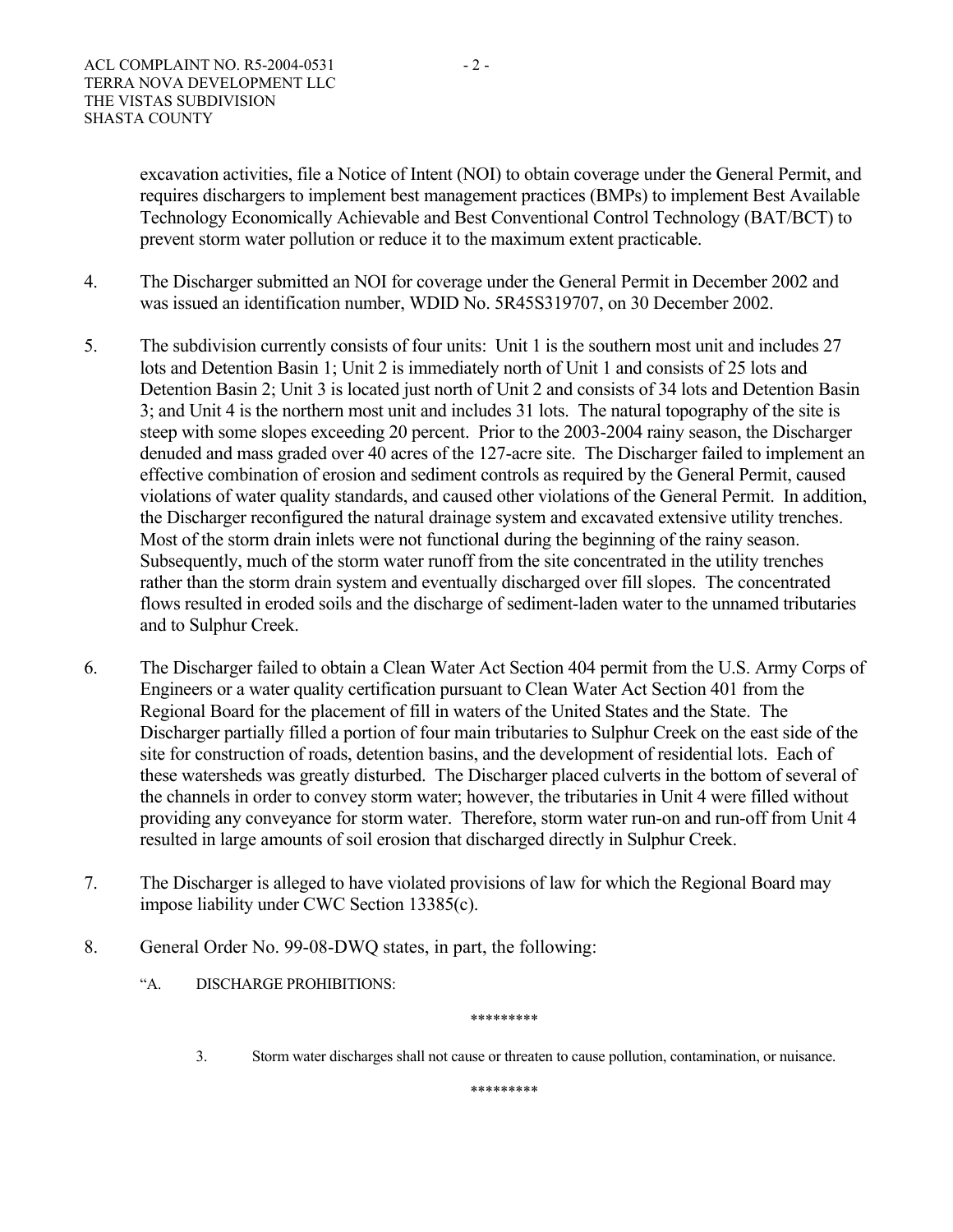### B. RECEIVING WATER LIMITATIONS:

- 1. Storm water discharges and authorized nonstorm water discharges to any surface or ground water shall not adversely impact human health or the environment."
- 2. The SWPPP developed for the construction activity covered by this General Permit shall be designed and implemented such that storm water discharges and authorized nonstorm water discharges shall not cause or contribute to an exceedance of any applicable water quality standards contained in a Statewide Water Quality Control Plan and/or the applicable RWQCB's Basin Plan.

\*\*\*\*\*\*\*\*\*

## C. SPECIAL PROVISIONS FOR CONSTRUCTION ACTIVITY:

\*\*\*\*\*\*\*\*\*

2. All dischargers shall develop and implement a SWPPP in accordance with Section A: Storm Water Pollution Prevention Plan. The discharger shall implement controls to reduce pollutants in storm water discharges from their construction sites to the BAT/BCT performance standard.

\*\*\*\*\*\*\*\*\*

### SECTION A: STORM WATER POLLUTION PREVENTION PLAN

\*\*\*\*\*\*\*\*\*

5. b(1) Runoff from off-site areas should be prevented from flowing through areas that have been disturbed by construction unless appropriate conveyance systems are in place…

\*\*\*\*\*\*\*\*\*

6. At a minimum, the discharger/operator must implement an effective combination of erosion and sediment control on all disturbed areas during the rainy season ...

\*\*\*\*\*\*\*\*\*

7. All disturbed areas of the construction site must be stabilized.

\*\*\*\*\*\*\*\*

## SECTION C: STANDARD PROVISIONS FOR CONSTRUCTION ACTIVITIES

\*\*\*\*\*\*\*\*

5. Proper Operation and Maintenance of the General Permit, The discharger shall at all times properly operate and maintain any facilities and systems of treatment and control (and related appurtenances) which are installed or used by the discharger to achieve compliance with the conditions of this General Permit and with the requirements of the Storm Water Pollution Prevention Plans (SWPPP)…"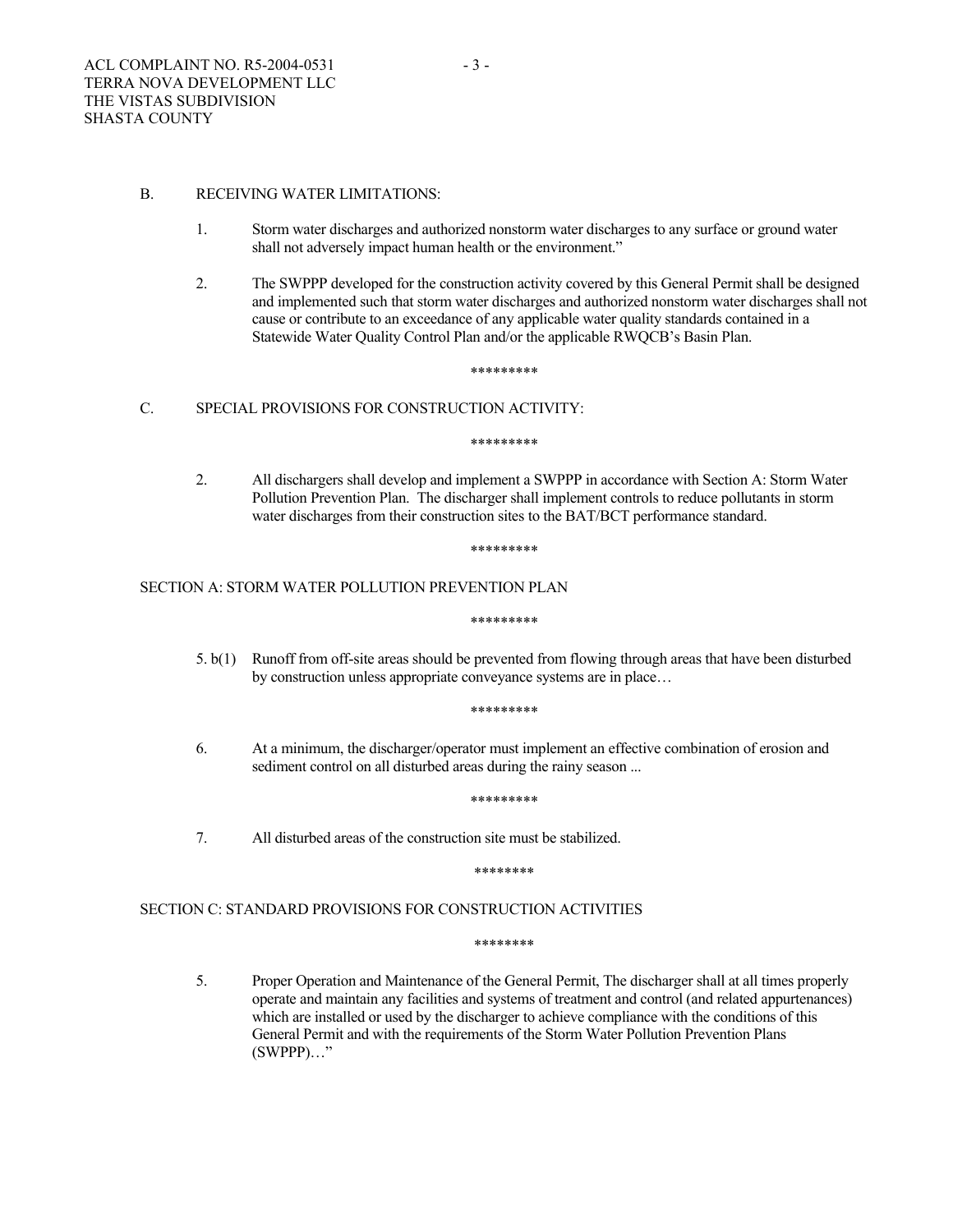- 9. Clean Water Act Section 301 and CWC Section 13376 prohibit the discharge of pollutants to surface waters except in compliance with an NPDES permit.
- 10. Clean Water Act Section 401(a)(1) and Title 23 CCR Section 3831(k) require any applicant for a Federal license or permit conducting any activity which may result in any discharge into navigable waters, to obtain a certification from the state that any such discharge will comply with the applicable provisions of Clean Water Act Sections 301, 302, 303, 306, and 307.
- 11. The Discharger is alleged to have violated Discharge Prohibitions A.3; Receiving Water Limitation B.1 and B.2; Special Provisions for Construction Activity C.2; Storm Water Pollution Prevention Plan, Section A.5.b.1, A.6 and A.7; and Standard Provision for Construction Activities C.5 of the General Permit. These violations were caused by the failure of the Discharger to properly implement and maintain effective BMPs using BAT/BCT performance standards, which led to the discharge of pollutants to waters of the United States from the subject construction site. Pursuant to CWC Section 13385 (a)(2), civil liability may be imposed based on the following facts:
	- On 7 October 2003, City of Redding staff inspected the site and sent a letter to the Discharger regarding the inadequacies of the erosion control measures and the failure to meet the erosion control requirements of the City of Redding Municipal Code. City staff also pointed out that the storm drain system was not in place and that silt fence had been installed incorrectly. On 17 October 2003, City of Redding staff sent a follow-up letter to the Discharger regarding the continued inadequacies of the erosion control measures and the failure to provide an updated Erosion Control Plan. Once again the Discharger was in violation of the City of Redding Municipal Code. The lack of erosion and sediment control measures observed by the City of Redding staff indicated violations of Special Provision C.2 and Storm Water Pollution Prevention Plan, Sections A.6 and A.7 of the General Permit.
	- On 9 and 10 December 2003, Regional Board staff received two separate citizen complaints regarding the discharge of turbid water from the Vistas Subdivision into Sulphur Creek. Based on the first complaint, Sulphur Creek was observed flowing red with sediment on 6 December 2003. The second complainant observed the site on 9 December 2003 and provided digital photographs of the discharges from the site. The complainant said that approximately 5-10 cubic feet per second of very muddy water was discharging from the southern most drainage at the Vistas. In addition, the complainant noted that water was being pumped over the side slope and that N&T Digmore (the contractor) was setting up a second pump at Detention Basin 1. Both complainants observed considerable sediment in the storm water discharge and a lack of appropriate erosion and sediment controls. These observations indicated significant sediment discharges in violation of Discharge Prohibition A.3; Receiving Water Limitations B.1 and B.2; Special Provision C.2; Storm Water Pollution Prevention Plan, Sections A.5.b.1, A.6 and A.7; and Standard Provision for Construction Activities C.5 of the General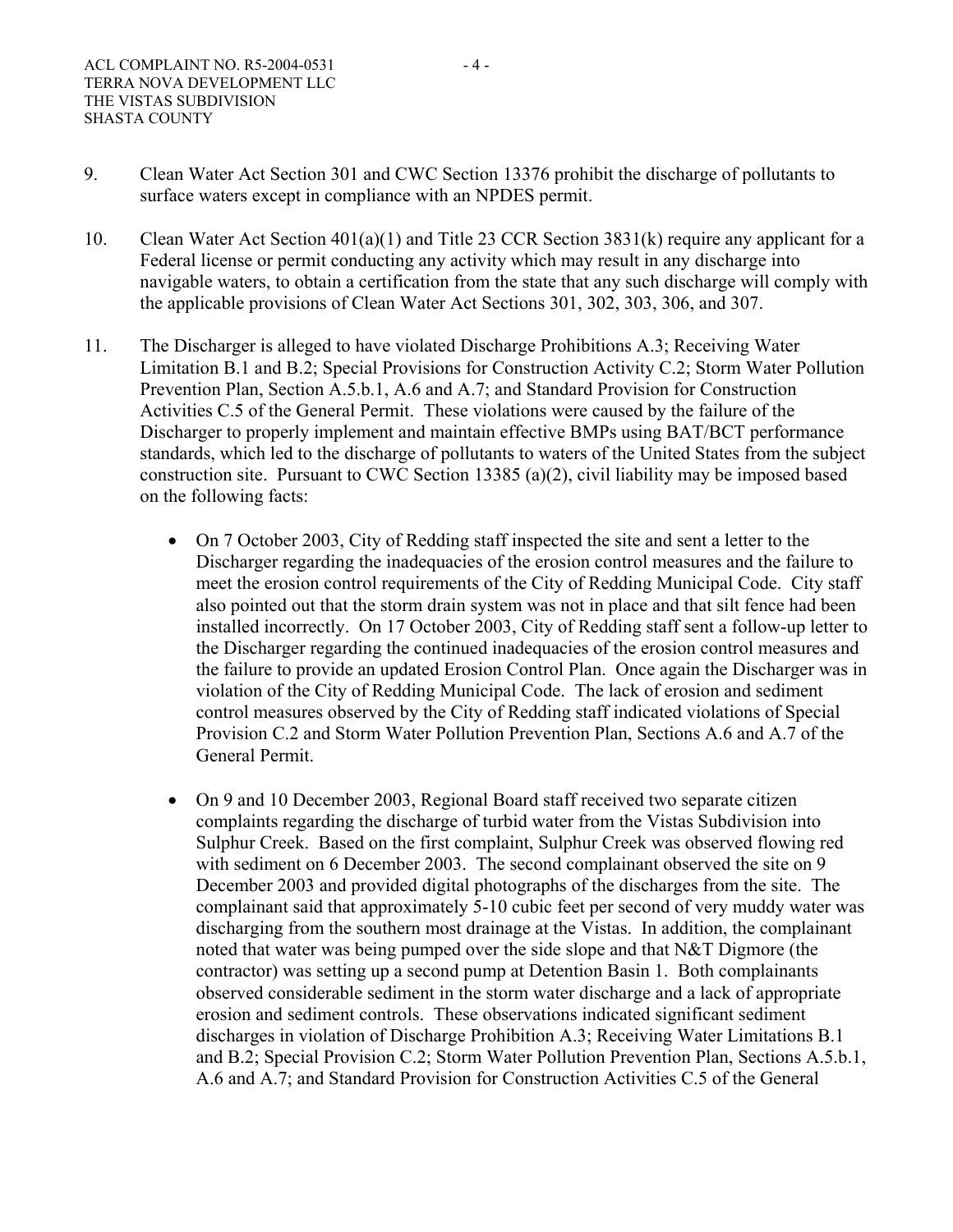Permit. As described below, Regional Board staff inspected the site as the result of the complaints and observed evidence of the violations as described by the complainants.

- On the afternoon of 10 December 2003, Regional Board staff inspected the subject site to determine compliance with the General Permit. During the inspection, staff observed inadequate erosion and sediment control measures that led to the discharge of sedimentladen storm water to Sulphur Creek. Regional Board staff collected water samples from Sulphur Creek immediately above Unit 3, below Unit 1, and also the discharge from the subdivision (below Units 1 and 2). Basic Laboratory, Inc. in Redding analyzed the water samples. The water samples below the subdivision indicated a 311 % increase in turbidity and a 550 % increase in total suspended solids, as compared with the samples above the subdivision. The amount of sediment in the discharge and the lack of erosion and sediment controls indicated a significant sediment discharge in violation of Discharge Prohibition A.3; Receiving Water Limitations B.1 and B.2; Special Provision C.2; Storm Water Pollution Prevention Plan, Sections A.5.b.1, A.6 and A.7; and Standard Provision for Construction Activities C.5 of the General Permit.
- On 11 December 2003, City of Redding staff inspected the site and sent another letter to the Discharger documenting the lack of erosion and sediment control measures and the discharge of fill material from the site. The lack of BMPs observed by the City of Redding staff indicated violations of Special Provision C.2 and Storm Water Pollution Prevention Plan, Sections A.5.b.1, A.6 and A.7 of the General Permit.
- On 1 March 2004, Regional Board staff inspected the subject site to determine compliance with the General Permit. During the inspection, staff observed additional erosion and sediment control measures in-place; however, these control measures were still inadequate and there were discharges of sediment-laden storm water to Sulphur Creek. Regional Board staff collected water samples from Sulphur Creek immediately above Unit 4, below Unit 1, and also the discharges from the subdivision (combined discharge from Units 1 and 2 and the discharge below Unit 3). The water samples were analyzed by Basic Laboratory, Inc. in Redding. The water samples below the subdivision indicated a 211 % increase in turbidity and a 167 % increase in total suspended solids, as compared with the samples above the subdivision. The amount of sediment in the discharge and the lack of erosion and sediment controls indicated a significant sediment discharge in violation of Discharge Prohibition A.3; Receiving Water Limitation B.1 and B.2; Special Provision C.2; Storm Water Pollution Prevention Plan, Section A.5.b.1, A.6 and A.7; and Standard Provision for Construction Activities C.5 of the General Permit.
- 12. The Discharger is alleged to have violated Clean Water Act Section 301 and Title 23 CCR Section 3831(k). Pursuant to CWC Section 13350, civil liability may be imposed based on the following facts:
	- On 23 May 2002, prior to any construction activities at the site, Regional Board staff mailed a letter to Harvey Kaden, one of the owners of the Vistas Subdivision, notifying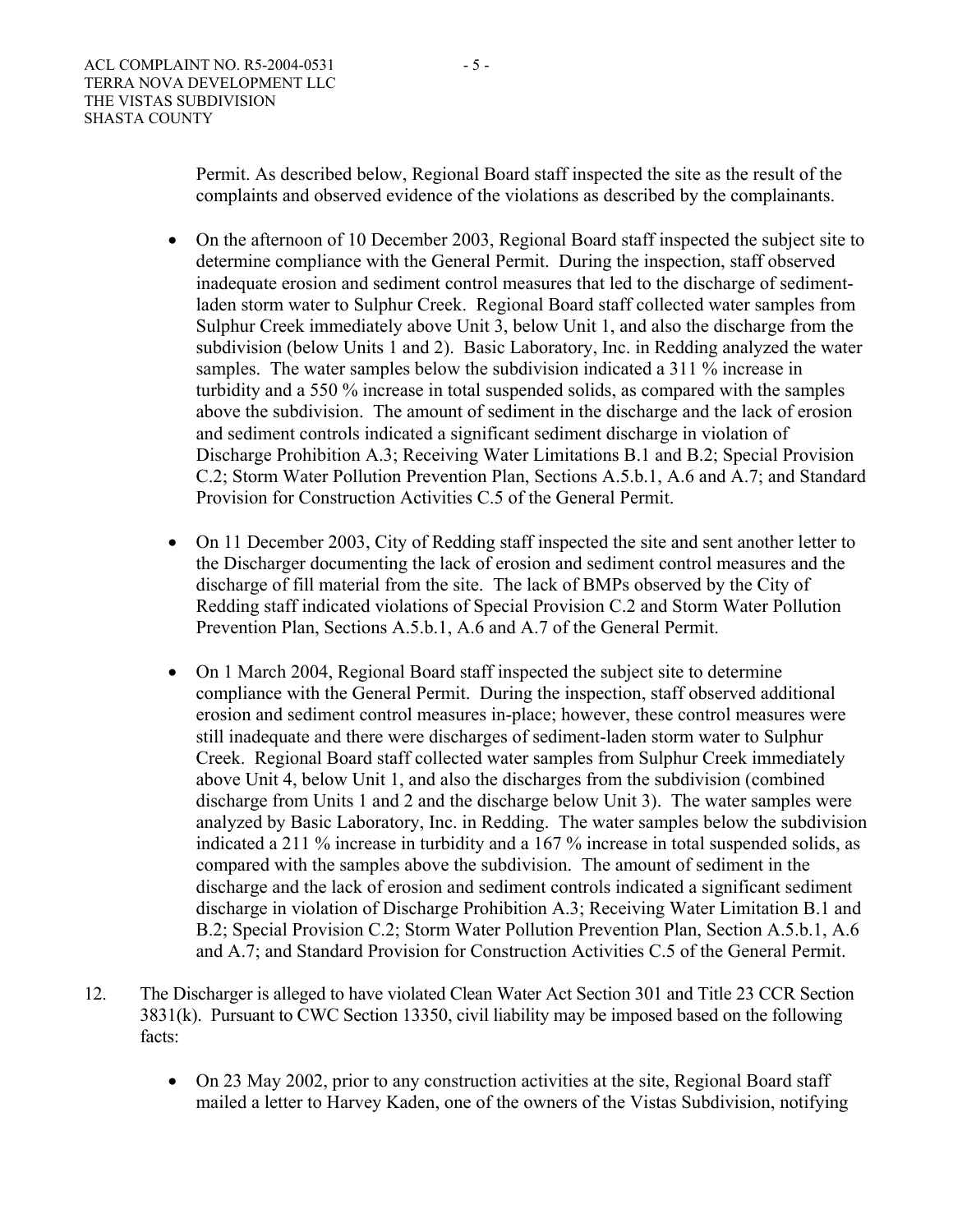him that the proposed development would require several permits. The letter explained that if the developer intended to fill any waters of the United States the owner would need to obtain a Clean Water Act Section 404 permit from the U.S. Army Corps of Engineers and a Clean Water Act Section 401 water quality certification from the Regional Board. In the summer of 2003, the Discharger placed fill material in several of the unnamed tributaries for the development of roads, detention basins, and residential lots. However, the Discharger failed to obtain either a Clean Water Act Section 404 permit or a Clean Water Act Section 401 water quality certification for the fill material placed in the tributaries.

- 13. The Discharger is alleged to have violated provisions of law for which the Regional Board may impose liability under CWC Section 13385(c)(2).
- 14. CWC Section 13385 states, in part:
	- *"(a) Any person who violates any of the following shall be liable civilly in accordance with this section:* 
		- *(1) Section 13375 or 13376*
		- *(2) Any waste discharge requirements or dredged and fill material permit.*

*\*\*\*\*\*\*\*\** 

- *(5) Any requirements of Sections 301, 302, 306, 307, 308, 318, or 405 of the Federal Water Pollution Control Act as amended."*
- *"(c) Civil liability may be imposed administratively by the state board or a regional board pursuant to Article 2.5 (commencing with Section 13323) of Chapter 5 in an amount not to exceed the sum of both the following:* 
	- *(1) Ten thousand dollars (\$10,000) for each day in which the violation occurs.*
	- *(2) Where there is discharge, any portion of which is not susceptible to cleanup or is not cleaned up, and the volume discharged but not cleaned up exceeds 1,000 gallons, an additional liability not to exceed ten dollars (\$10) times the number of gallons by which the volume discharged but not cleaned up exceeds 1,000 gallons."*
- *"(e) In determining the amount of liability imposed under this section, the regional board, the state board, or the superior court, as the case may be, shall take into account the nature, circumstances, extent, and gravity of the violation, or violations, whether the discharge is susceptible to cleanup or abatement, the degree of toxicity of the discharge, and, with respect to the violator, the ability to pay, the effect on its ability to continue its business, any voluntary cleanup efforts undertaken, any prior history of violations, the degree of culpability, economic benefits or saving, if any, resulting from the violation, and other matters that justice may require. At a minimum, liability shall be assessed at a level that recovers the economic benefits, if any, derived from the acts that constitute the violation."*
- 15. The discharge of sediment-laden storm water from the subject site was either directly observed or reported on four separate days and was estimated at 697,000 gallons. Runoff from the site for each day of discharge was conservatively estimated using the Rational Method with a runoff coefficient of 0.30, rainfall from the Redding airport, and a watershed of 40 acres (area lacking appropriate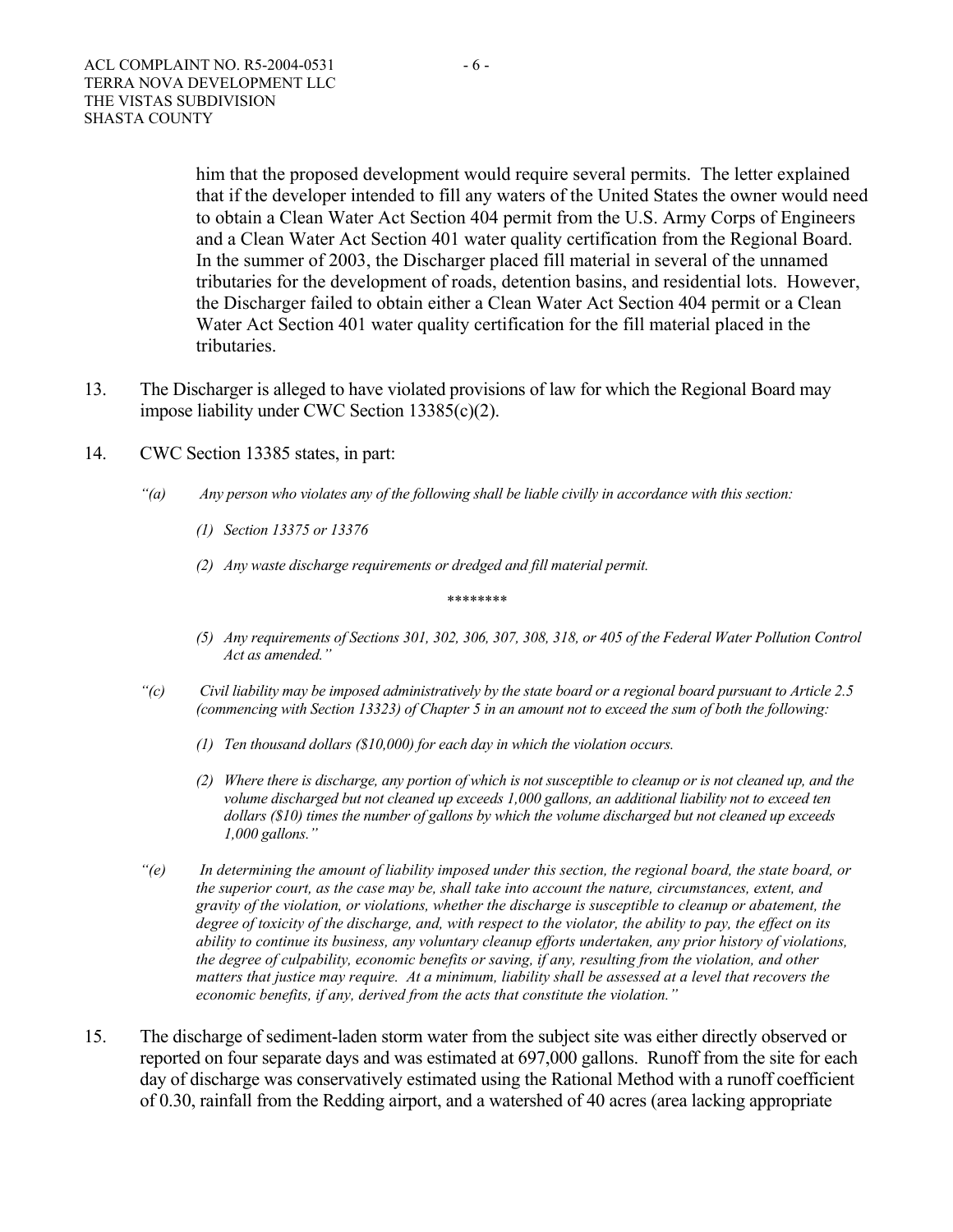erosion and sediment control measures). Additional days of discharge most likely occurred based on precipitation data; however, these days were not considered in the calculation.

- 16. Pursuant to CWC Section 13385(c), the Discharger has a total maximum civil liability of \$7,410,000, which includes daily permit violations and the volume of discharge. The daily permit violations include 7 and 17 October 2003; 6, 9, 10, and 11 December 2003; and 1 March 2004 (\$440,000 for 44 violations at \$10,000 per violation per day). An additional \$6,970,000 liability is based on the estimated storm water discharge (698,000 gallons minus 1,000 gallons at \$10 per gallon) for the 4 days of discharge on 6, 9, and10 December 2003 and 1 March 2004.
- 17. The economic benefit for failure to comply with the General Permit and other regulations is \$32,500. The Discharger saved an estimated \$20,000 by not installing adequate erosion and sediment control measures on approximately 10 acres. In addition, the Discharger saved an estimated \$9,000 by not diverting runoff from off-site areas at the beginning of the rainy season. Finally, the Discharger saved an estimated \$3,500 by failing to obtain water quality certification for the discharge of fill material to waters of the United States. The Discharger saved additional expenses that were not included in this estimate by failing to make the storm drain system functional and by failing to fill the open utility trenches.
- 18. Regional Board staff spent a total of 60 hours investigating this incident and preparing this Complaint. The total cost for staff time is \$4,800 based on a rate of \$80 per hour.
- 19. Issuance of this Complaint is exempt from the provisions of the California Environmental Quality Act (Public Resources Code Section 21000, et. seq.), in accordance with Section 15321(a)(2), Title 14 of the California Code of Regulations.

# **TERRA NOVA DEVELOPMENT, LLC IS HEREBY GIVEN NOTICE THAT:**

- 1. The Executive Officer of the Regional Board proposes the assessment of an Administrative Civil Liability in the amount of **eighty five thousand dollars (\$85,000)**. The amount of the liability proposed is based on a review of the factors cited in CWC Section 13385 presented in Finding No. 14 above, and the State Water Resources Control Board's water quality enforcement policy.
- 2. A hearing on this matter will be scheduled within 90 days unless the Discharger agrees to waive its right to a hearing and pay the proposed civil liability in full.
- 3. If a hearing in this matter is held, the Regional Board will consider whether to affirm, reject or modify the proposed Administrative Civil Liability, or whether to refer the matter to the Attorney General for recovery of judicial civil liability.
- 4. The Discharger may waive the right to a hearing, in which case, the Regional Board may not hold a hearing. If the Discharger wishes to waive the hearing, sign the attached waiver form and return it with a check made payable to the State Water Resources Control Board in the amount of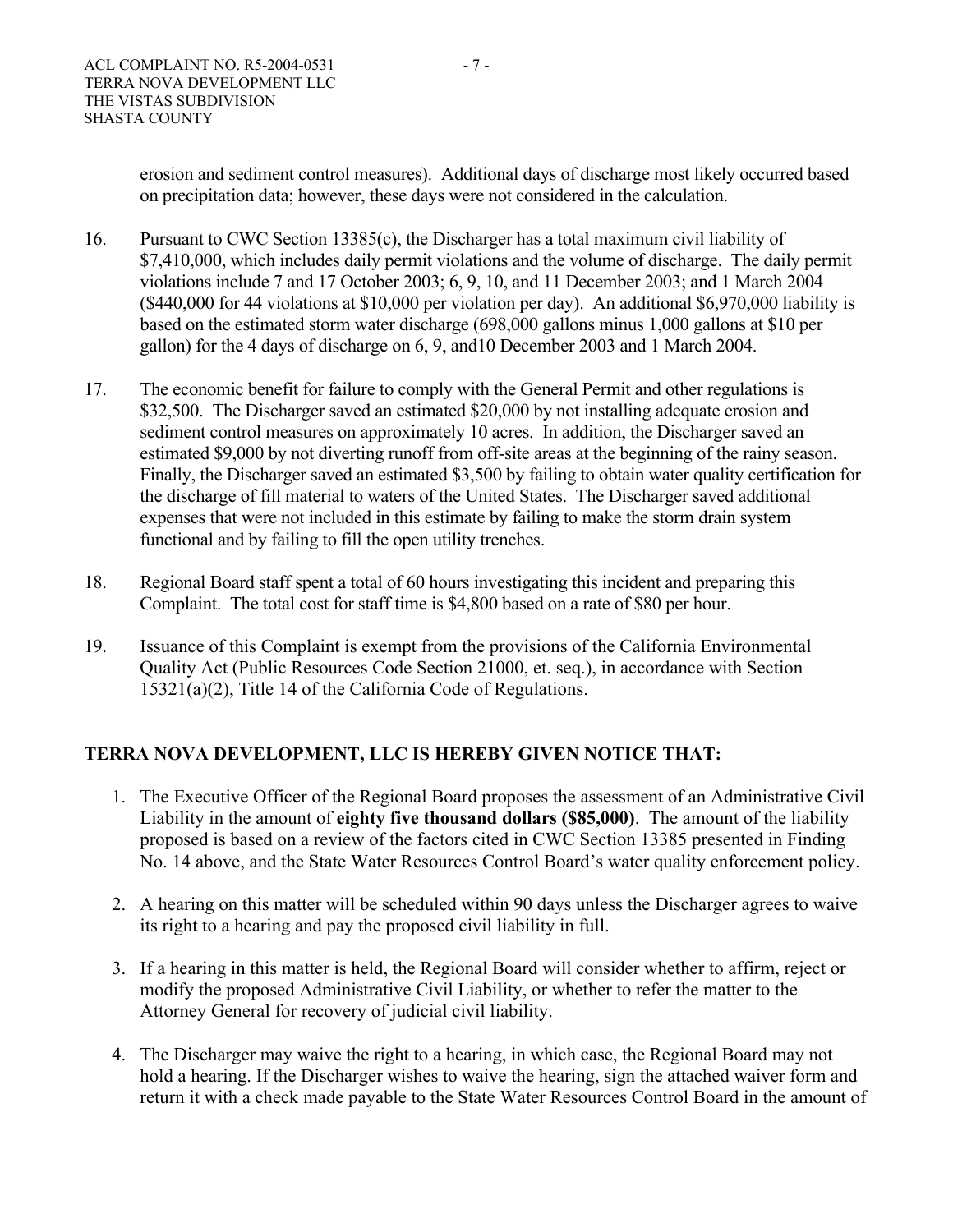the civil liability, to the Regional Board's Redding office by **4 August 2004**. Any waiver will not be effective until 30 days from the date of this complaint to allow interested persons to comment on this action.

THOMAS R. PINKOS, Executive Officer

**Date** and the Date

 $\mathcal{L}_\text{max}$  and  $\mathcal{L}_\text{max}$  and  $\mathcal{L}_\text{max}$  and  $\mathcal{L}_\text{max}$  and  $\mathcal{L}_\text{max}$  and  $\mathcal{L}_\text{max}$